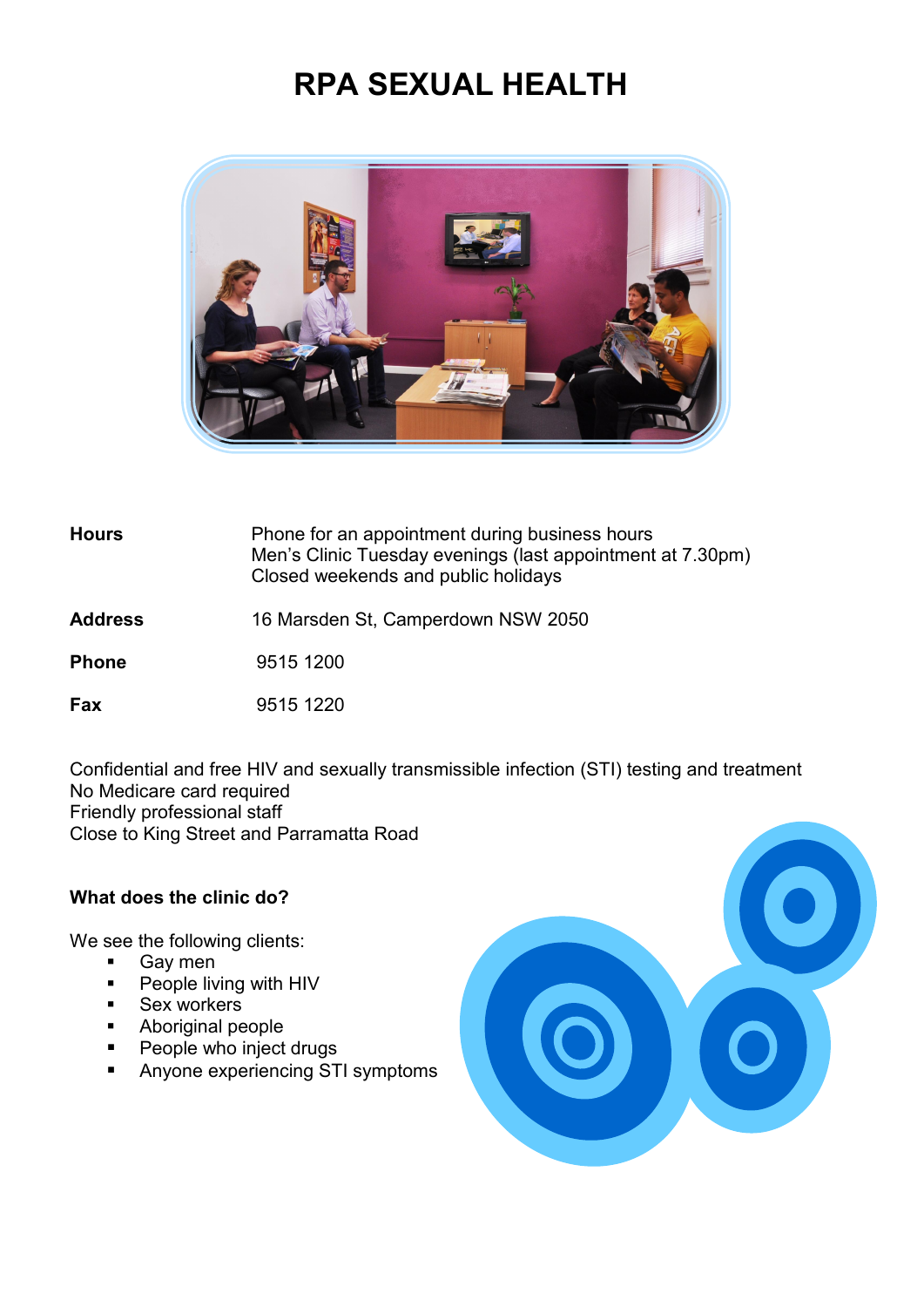## **We provide the following free services:**

- **Testing and treatment for STIs**
- **Sexual health related counselling**
- Gay men's sexual health check-ups
- Men's Clinic
- Sex worker health checks
- Post-exposure prophylaxis (PEP) for HIV
- **Condoms and lubricant**
- **Hepatitis testing and vaccination**
- Needle and syringe program
- Referral to relevant services for other clients
- Chinese interpreter Wednesday afternoon
- Other interpreters available upon request
- **Information and advice for GPs, medical staff and other health care workers**

## **Staffing**

- **Staff Specialists**
- Sexual Health Registrars
- Registered Nurses
- Social Workers

#### **Parking:** On street

### **Cost:** Nil

#### **Other Information:**

- No doctor's referral required
- **Appointments recommended**

#### **Other useful contacts:**

## **NSW Sexual Health Info Line**: Phone **1800 451 624**

The Drama Down Under (Gay Men's Sexual Health) [http://thedramadownunder.info](http://thedramadownunder.info/)

Sex Workers Outreach Project (SWOP): Phone 02 9206 2166 [http://www.swop.org.au](http://www.swop.org.au/)

ACON: Phone 02 9206 2000 [http://www.acon.org.au](http://www.acon.org.au/)

Positive Life NSW: Phone 02 9361 6011 or 1800 245 677 (free call) **TTY:** 131 450 [http://positivelife.org.au](http://positivelife.org.au/)

Positive Heterosexuals HIV Service: Phone 1800 812 404 (free call) [http://www.pozhet.org.au](http://www.pozhet.org.au/)



| $\bullet$ |
|-----------|
| $\bullet$ |
|           |